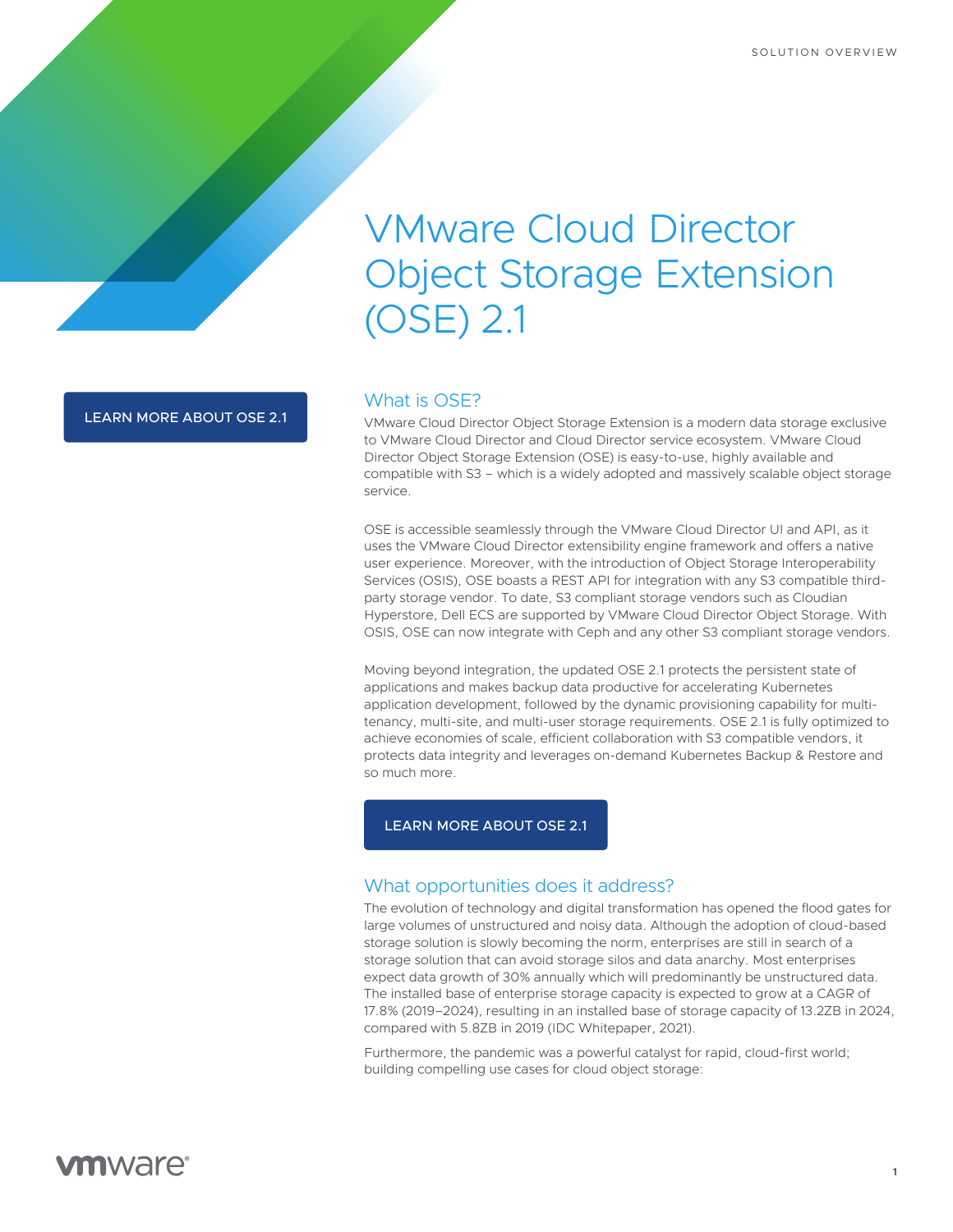#### WHAT ELSE IS REQUIRED?

To work with VMware Cloud Director Object Storage Extension, the VMware Cloud Director instance must support VMware Cloud Director service provider admin portal and VMware Cloud Director tenant portal, hence must be version greater than 10.

Learn more about OSE 2.1 and its features, here are some additional materials to support you

- 1. *[OSE 2.1 Release Notes & Upgrade](https://docs.vmware.com/en/VMware-Cloud-Director-Object-Storage-Extension/2.1/rn/vmware-cloud-director-object-storage-extension-21-release-notes/index.html)  [Guidelines](https://docs.vmware.com/en/VMware-Cloud-Director-Object-Storage-Extension/2.1/rn/vmware-cloud-director-object-storage-extension-21-release-notes/index.html)*
- 2. *[What's new with OSE 2.1](https://bit.ly/39udrm4)*
- 3. *[Visit Object Storage Website](https://bit.ly/32xAKbq)*
- 4. Customer Connect *[Download Link](https://bit.ly/3v21615)*

#### **1. Cloud Infrastructure Modernization and Migration**

To keep up with rapid innovation, enterprises need to modernize their infrastructure and create a virtualized ecosystem. Evidently, on-premises to cloud migration is becoming the norm which naturally drives demand for highly compatible object storage services. Along with a host of decisions and challenges, enterprises go through a series of non-negotiable evaluation of cloud services to ensure migration is successful. Workload migrations, disaster recovery and data security are archetypically uncompromisable. VMware Cloud Director Object Storage is highly available and reliable, it is indispensable asset for cloud continuum.

#### **2. Cloud Security and Protection**

Mitigating ransomware and malware attacks remains a top priority for enterprises. Cloud Providers with IAAS offerings are frequently challenged to convey IAAS as a secure and resilient solution compared to on-premises infrastructure. VMware Cloud Director Object Storage protects a wide variety of unstructured data through on-demand Kubernetes Backup & Restore, native S3 object-lock and, custom bucket and policy encryption features. OSE removes a lot of the stress around data protection, increasing security and performance of cloud infrastructure.

With S3 vendors such as Cloudian, Dell ECS and Ceph or using native AWS S3, Cloud Providers can offer modern object storage that is robust, agile and extensible. In addition to the use cases, VMware Cloud Director Object Storage Extension supports a plethora of opportunities to expand the storage services into: -

- Storage-as-a-Service (STaaS) Capacity for archive, Dev/Test, etc.
- Backup-as-a-Service (BaaS) Backup services
- Archive-as-a-Service (AaaS) Long-term data repository
- Disaster Recovery-as-a-Service (DRaaS) Maintain an offsite data copy
- Big Data-as-a-Service (BDaaS) Provide scalable data lake services

# What new functionality is provided in OSE 2.1?

The evolution of technology and digital transformation has opened the flood gates for large volumes of unstructured and noisy data. Although the adoption of cloud-based storage solution is slowly becoming the norm, enterprises are still in search of a storage solution that can avoid storage silos and data anarchy. Most enterprises expect data growth of 30% annually which will predominantly be unstructured data. The installed base of enterprise storage capacity is expected to grow at a CAGR of 17.8% (2019–2024), resulting in an installed base of storage capacity of 13.2ZB in 2024, compared with 5.8ZB in 2019 (IDC Whitepaper, 2021).

#### **1. On-demand Kubernetes Backup & Restore (K8s B&R)**

Cloud Providers can offer multi-tenant K8s Backup & Restore services within VMware Cloud Director Object Storage to replicate, backup and restore native K8s clusters managed by Container Service Extension (CSE) 3.0. This feature is built-in with developers in mind as it endeavors to simplify DevOps, reduces operational overhead (i.e., no separate backup vendor is required to manage storage), reduces cost and complexities.

## **2. Access to Cloudian Storage Policies**

VMware Cloud Director Object Storage Extension offers a default storage policy, the value add with 2.1 release is that it allows tenants who use Cloudian platform to create custom storage policy from within the OSE interface. Storage policies ensure the protection, distribution, and management of data across the organization. With a simple set of rules Cloud Providers can enable tenants to create and manage their own buckets & objects.